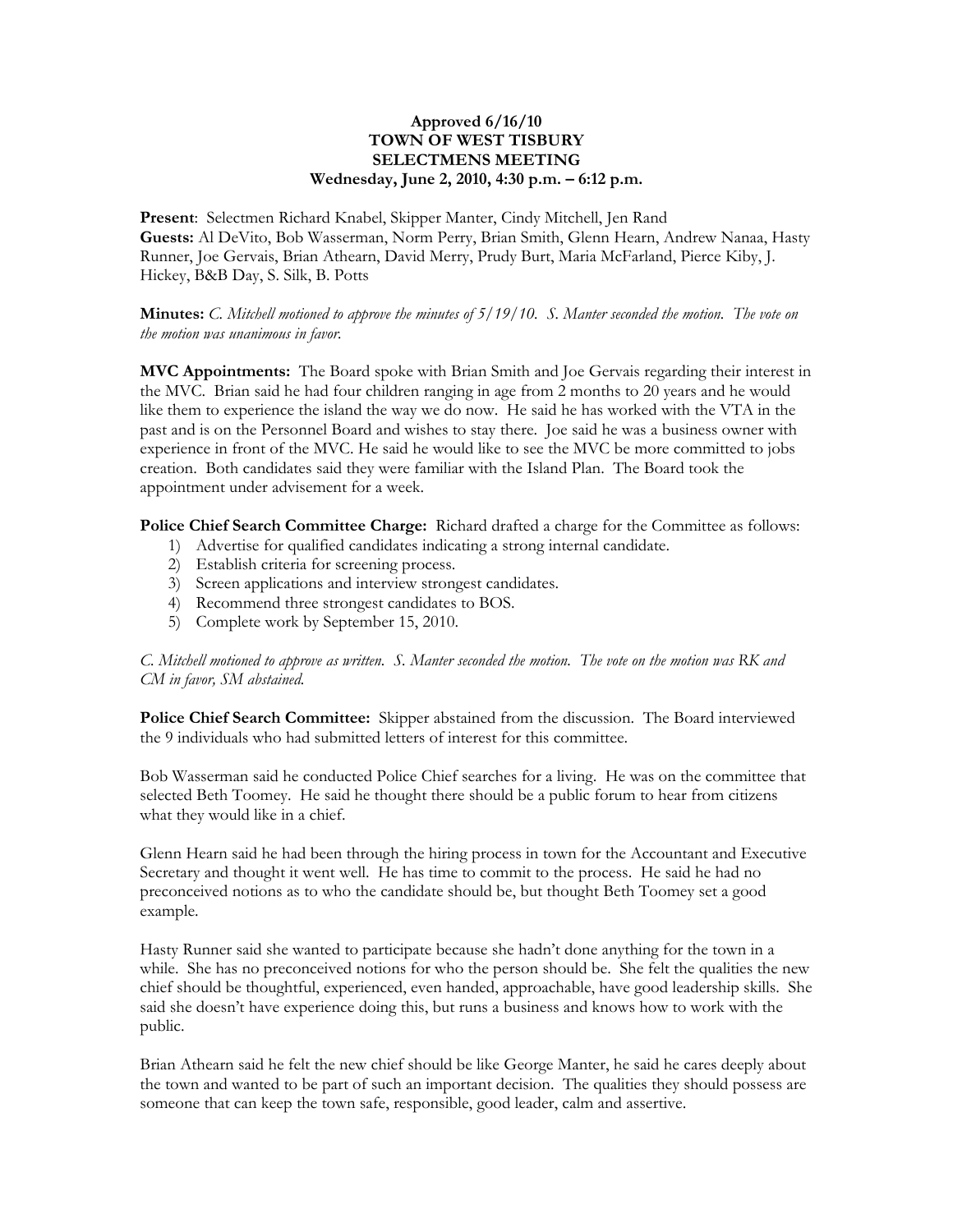Norm Perry said he has plenty of experience in hiring, in CT his was elected Police Commissioner, where he then had to hire a chief. He said they used an "assessment center" process where the chief was asked to "play a role" in a few different situations they might encounter. He said he also was an Airport Commissioner, and in that role had to hire a manager and assistant. He felt the new chief should show leadership, integrity, knowledge and he had no preconceived notions of who should get the job.

Pierce Kirby said he had never been involved in a town committee. He agreed with Brian Athearn that the chief should be just like George Manter, they should be committed to service and getting to know people in town he felt there was both a subjective and objective piece to the job. He said the objective is a person who understands the job, and the subjective is a person geared toward understanding the people in town.

David Merry said he had no preconceived notion of who should get the job, he agreed there should be a public forum to hear what the people want in the new chief.

Al DeVito said he felt the schedule was ambitious and it needed someone who understood the difference between small and large organizations. He has experience with the hiring process, he has the time and energy and he has no prejudice for who should get the job. He felt both Chiefs Manter and Toomey did a good job for the town. He felt Beth set a good example working well with others and was fiscally restrained.

Jennifer Gardener said she had been asked to submit a letter of interest. She said she was a parent of teenagers, and an EMT she found Chief Toomey to be very accessible, and thought that was important as well as being kind, helpful and professional. She was not predisposed to anyone getting the job.

Most when asked felt the committee should be either five or seven members.

**Nelson 61A/61B:** *S. Manter motioned to sign a document stating the sale of the Nelson property on Littlefield way didn't trigger the Town's right of first refusal. C. Mitchell seconded the motion. The vote on the motion was unanimous in favor.*

**Conservation Commission Access to Counsel:** Prudy Burt said they had raised the possibility of an appeal when the ConComm had been in to speak to the BOS about the revetment case. They now understood the case would be appeals, but they had not yet been served. Maria had spoken to Ron, who will not act on the case, but will refer it to another attorney, but he did say the Town did not need to take any action until the appeal had been served. Maria said she had gathered all the information the lawyer would need once the case moves forward. There is no way to predict the cost.

*S. Manter motioned to authorize access to counsel. C. Mitchell seconded the motion. The vote on the motion was unanimous in favor.*

**Open Cape:** Jen said she had been to a meeting hosted by Open Cape to talk about their proposed project with microwave transmitters for internet in West Tisbury. She said she could only speak to the practical side of the conversation as the technical was better explained by someone else, perhaps Kathy Logue or Bruce Stone who were also at the meeting. The group is a non-profit who plans to locate two transmitters, one at the WT School and one on the fire tower in the forest. The one on the tower would replace the WHOI antennae there now, and the one on the school would be quite small and unable to be seen from the ground. The school was chosen because it was indentified as a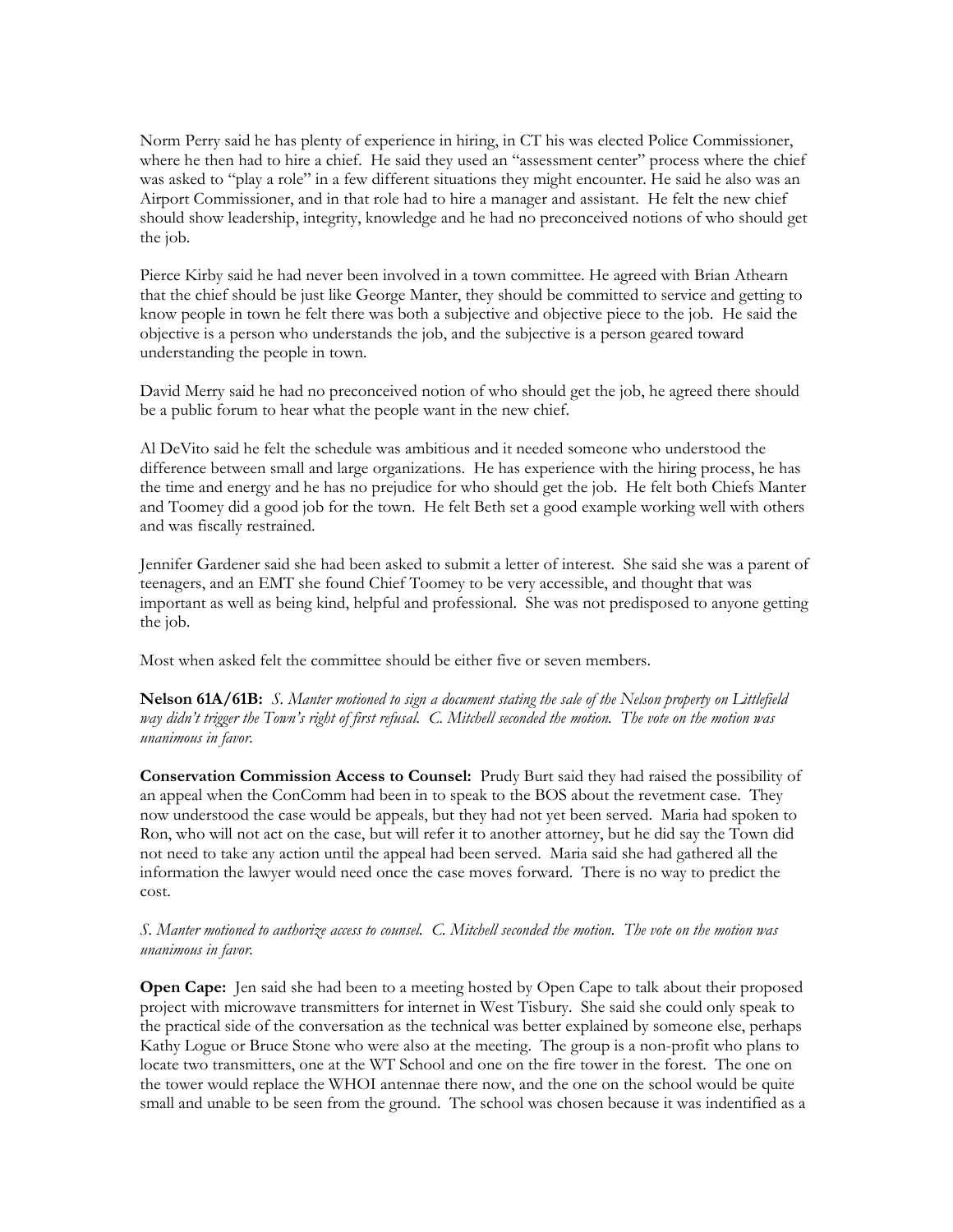shelter site, not because it is a school. The internet will not be free, as the federal government, who provided the grant, would not allow it to be free, but it will be delivered at a reduced cost. The sites were chosen with no input from the town, representatives from Open Cape said they had solicited input from all the towns and the school but had heard nothing back. Jen said if the town got a letter it either went to the wrong person, or was not written in a way to make it clear a response or input was requested. She said she does not remember any such communication. Jen will ask Bruce or Kathy to come in and explain the technical aspects of what they are doing.

**LCB Parking:** The Parks and Rec Committee met with Dan Rossi and said they are comfortable with the proposed changes to parking at LCB. It will include four new parking spots and the addition of some parking signs.

*C. Mitchell motioned to approve the parking plan at Lambert's Cove beach. S. Manter seconded the motion. The vote on the motion was RK & CM in favor, SM abstained.*

**Committee Appointments:** Jen provided a list of individuals who wished to be reappointed to their respective committees. (list is attached to minutes) She said she still had some people left that she had not yet been able to reach.

*S. Manter motioned to appoint the individuals on the list for the terms listed with the exception of the Police Department appointee. C. Mitchell seconded the motion. The vote on the motion was unanimous in favor.* 

*C. Mitchell motioned to appoint Garrison Viera to the Police Department for a three year term. R. Knabel seconded the motion. The vote on the motion was CM & RK in favor SM abstained.*

#### **Police Station Site & Planning Committee Charge:**

### **Charge to the Police Department Site & Planning Committee**

- 1) Review and expand upon the Space Needs Committee report on PD needs with a planning window of 20 years. Update if necessary. Recommend space requirements to the BOS.
- 2) Review possible sites for an updated/new police station including:
	- a. existing site/
	- b. Public Safety Building site
	- c. other sites
- 3) Recommend a site to the BOS
- 4) Provide progress Reports regularly to the BOS
- 5) Conduct public meetings as necessary
- 6) Work with consultants as necessary
- 7) Committee work to be complete by December 31, 2010

*S. Manter motioned to approve the charge to the WTPD Site*  $\mathcal{O}$  *Planning Committee. C. Mitchell seconded the motion. The vote on the motion was unanimous in favor.*

**Shellfish Committee Size & Appointments:** Jen said the Shellfish Committee had met and discussed the three people interested in being appointed to the committee. They said that they would be happy to increase the size of the committee to seven, and if the BOS didn't want to do that then